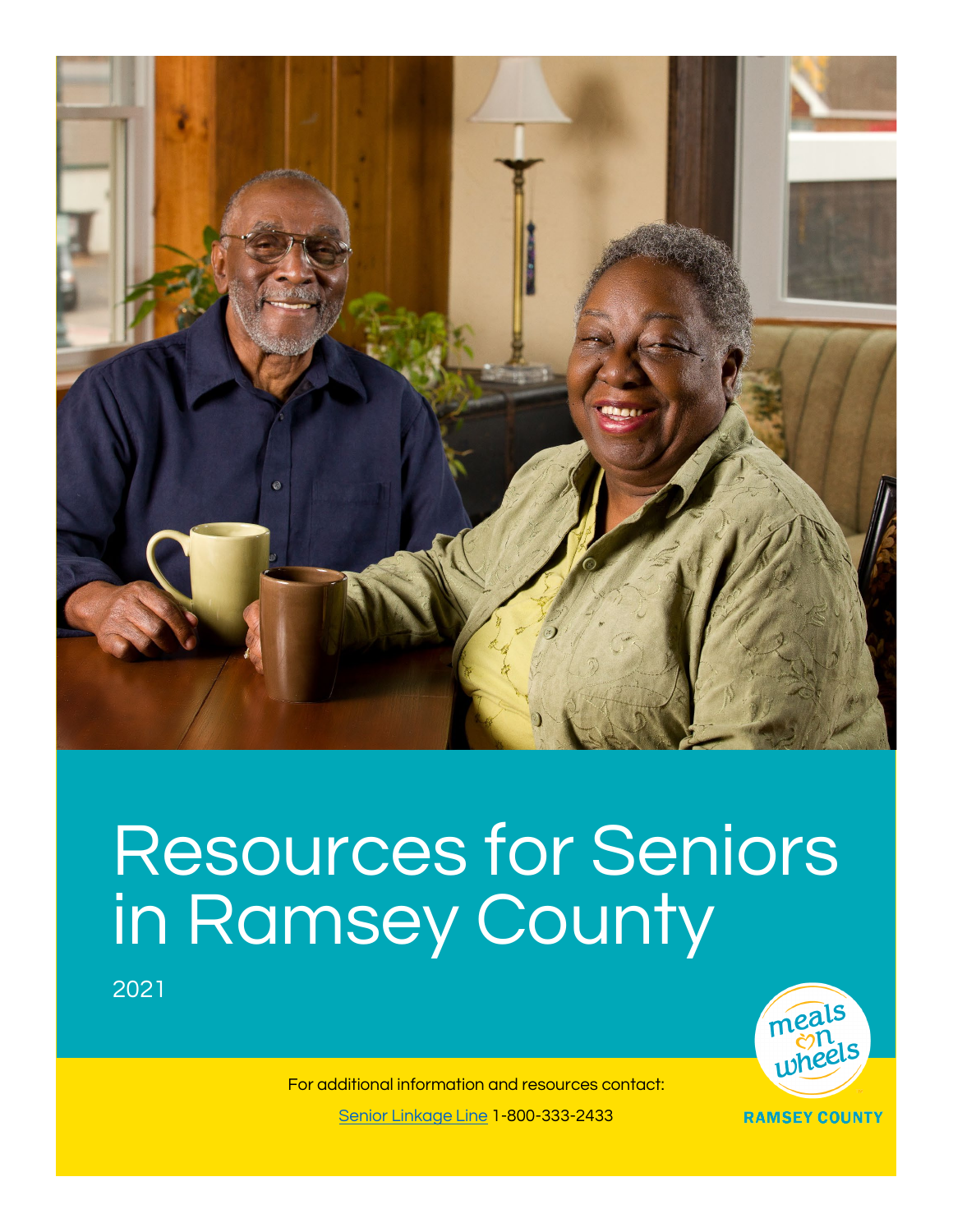

This list was compiled by **Meals on Wheels of Ramsey County** and includes services of our member agencies as well as other non-profit and public agencies that provide a service to seniors in Ramsey County, or neighborhoods within the county, free of charge or on a sliding fee scale. This list is not exhaustive, and inclusion does not imply endorsement, nor omission indicate disapproval. Information may be edited to meet space requirements.

For any additions, changes or other inquiries:

Contact: [email@mealsonwheels-rc.org](mailto:email@mealsonwheels-rc.org)

Phone: 651-266-4107.

To access this listing online: **[www.mealsonwheels-rc.org/other-senior-services/](http://www.mealsonwheels-rc.org/other-senior-services/)**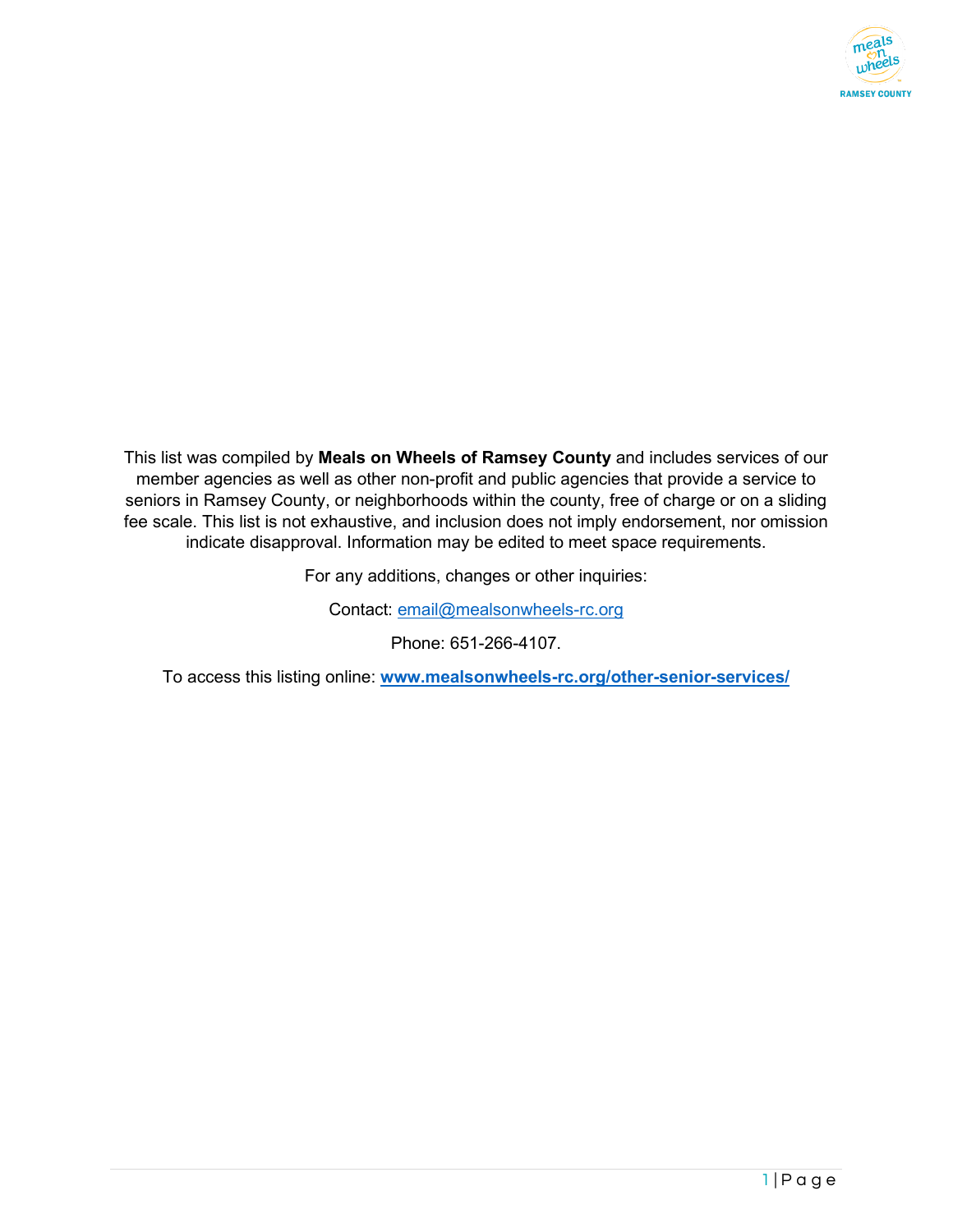

## **Table of Contents**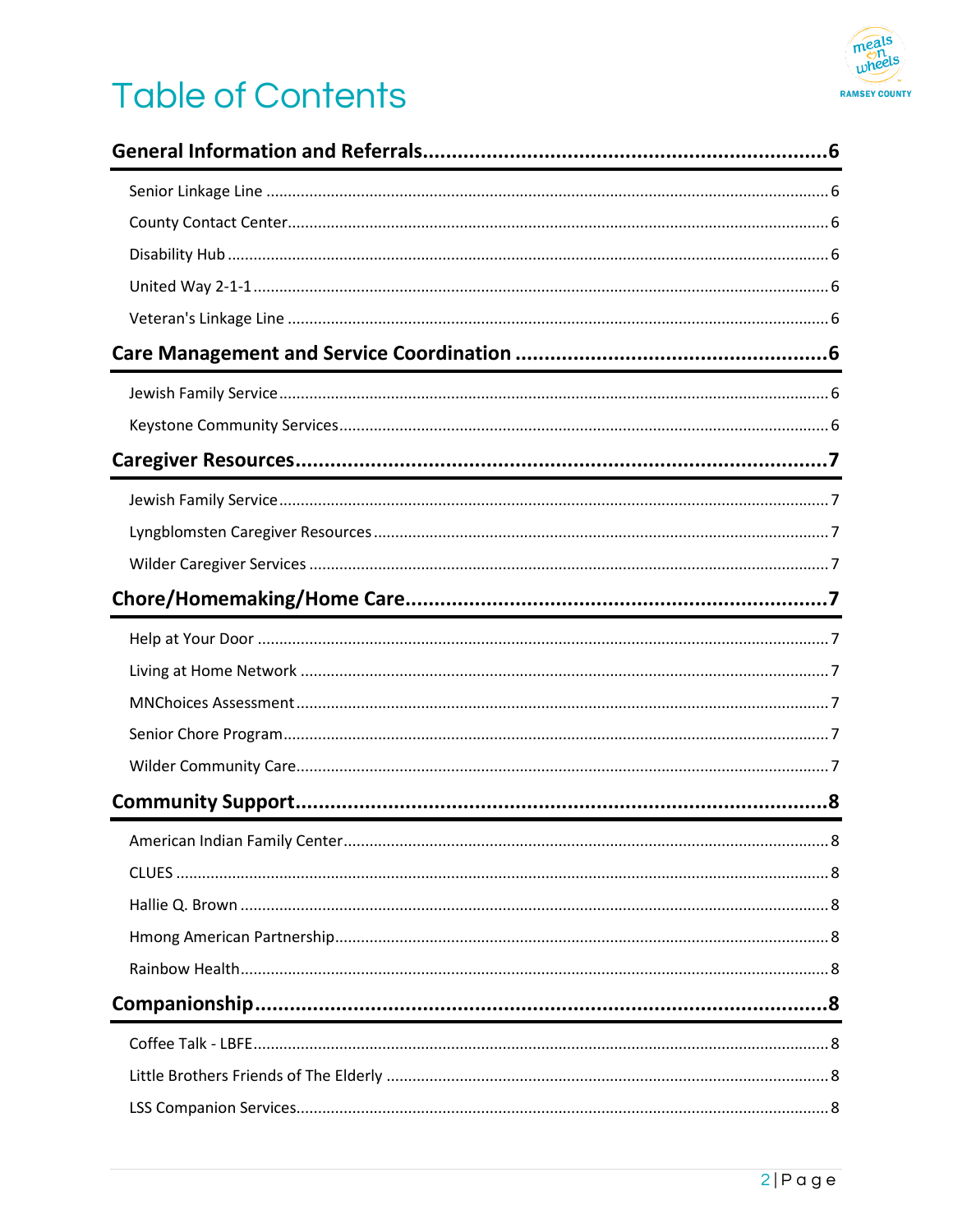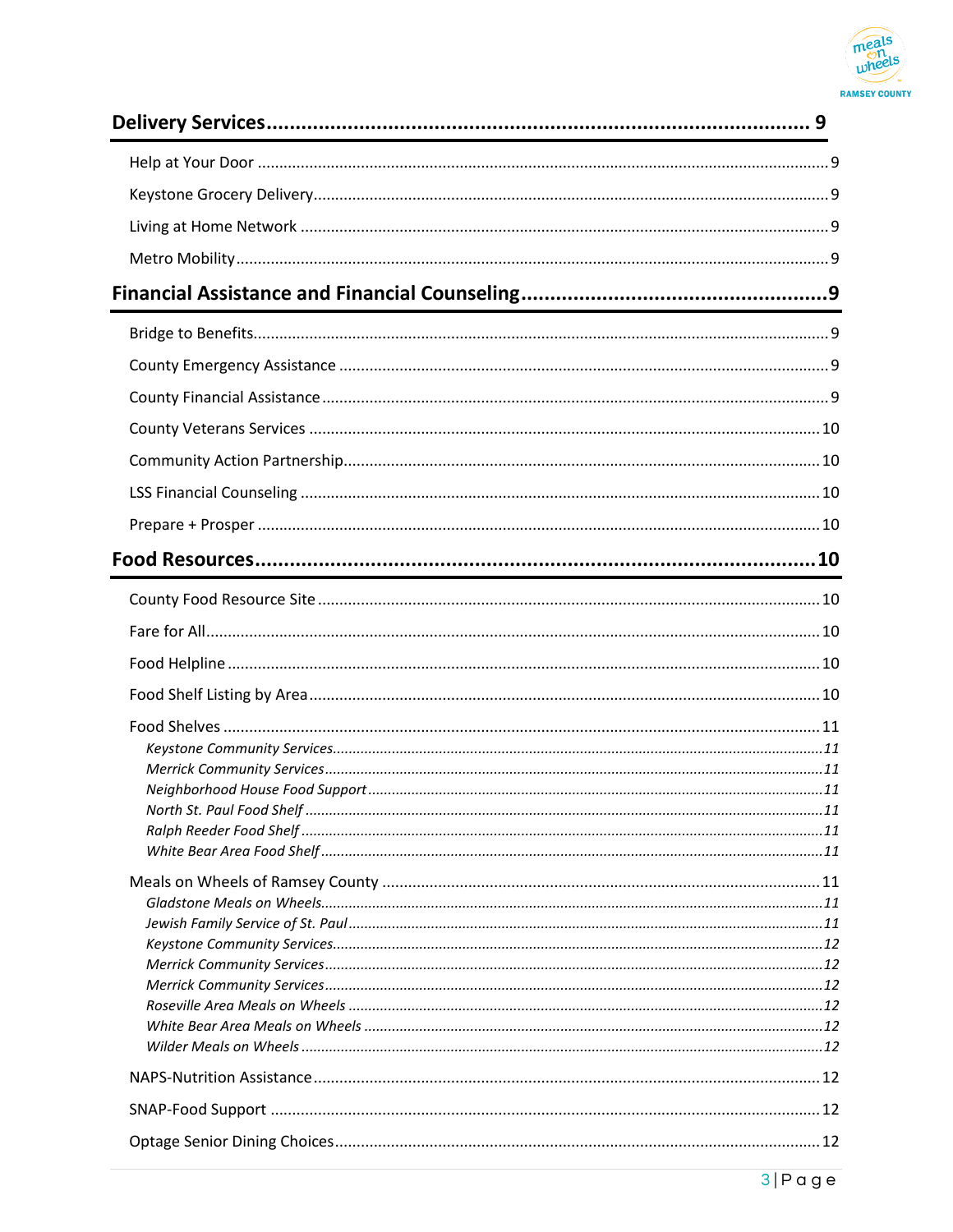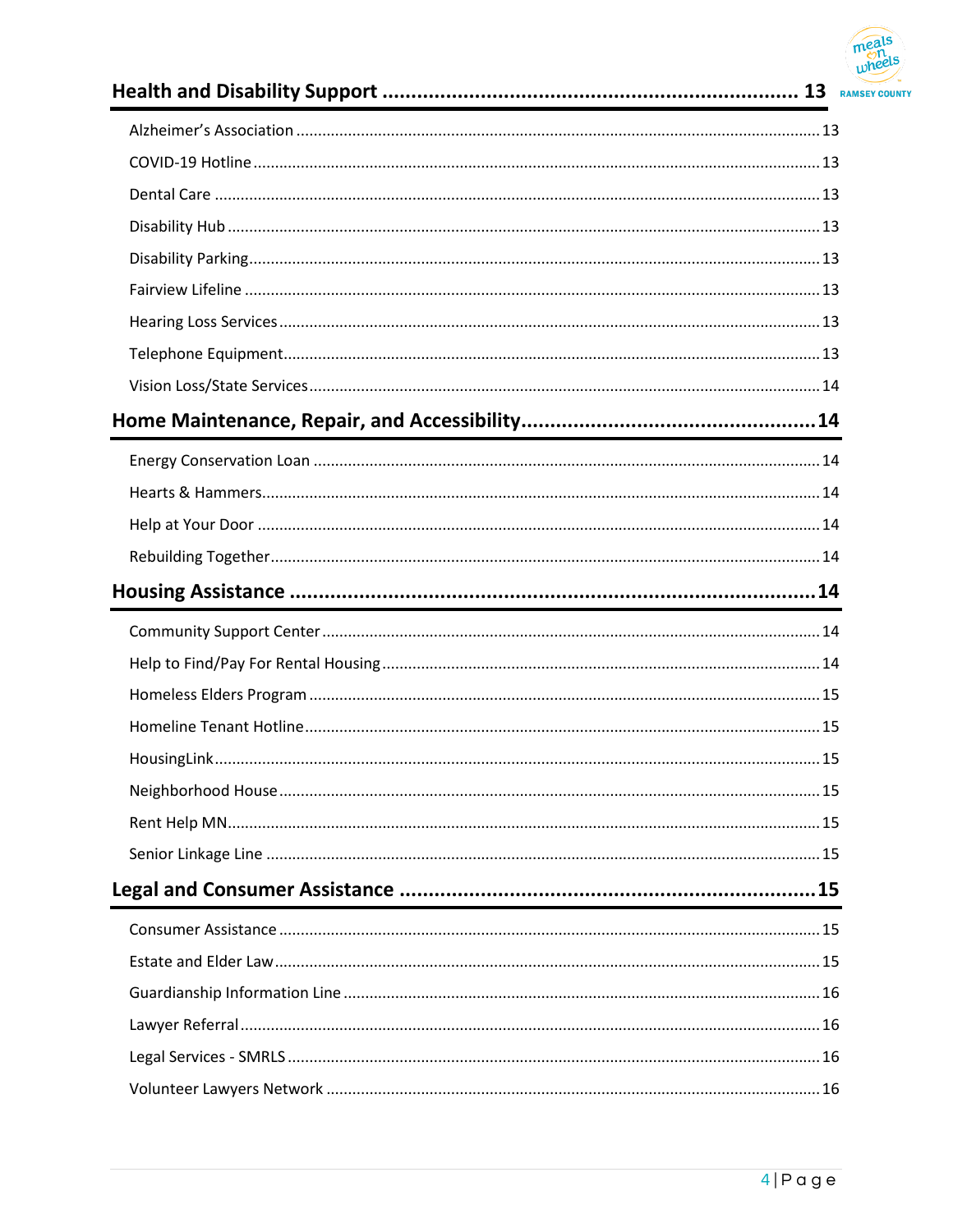

##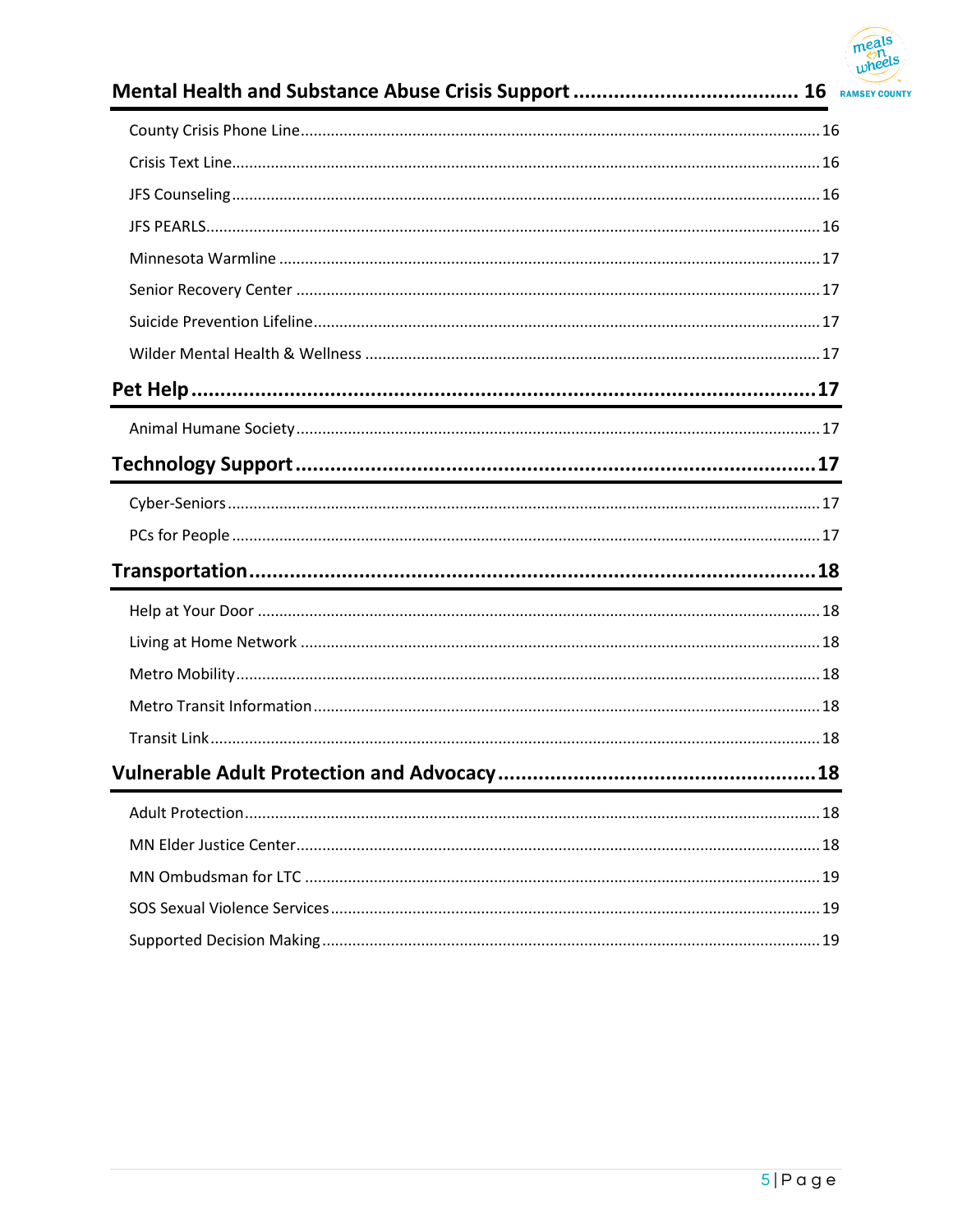## <span id="page-6-0"></span>General Information and Referrals



#### <span id="page-6-1"></span>**[Senior Linkage Line](https://metroaging.org/help-information/senior-linkage-line/)**

Phone: 1-800-333-2433 Website: <https://metroaging.org/help-information/senior-linkage-line/> Services: Help with Medicare, housing, financial support & services M-F 8-4:30

#### <span id="page-6-2"></span>**[County Contact Center](https://www.ramseycounty.us/coronavirus)**

Phone: 651-266-8500 Website: <https://www.ramseycounty.us/coronavirus> Services: Answers to COVID questions & help connecting to County services

#### <span id="page-6-3"></span>**[Disability Hub](https://disabilityhubmn.org/)**

Phone: 1-866-333-2466 Website: <https://disabilityhubmn.org/> Services: Resources and referrals for those 60 and under with a disability

#### <span id="page-6-4"></span>**[United Way 2-1-1](https://www.211unitedway.org/)**

Phone: 2-1-1 Website: <https://www.211unitedway.org/> Services: Information and referrals to resources & housing assistance available 24/7

#### <span id="page-6-5"></span>**[Veteran's Linkage Line](https://linkvet.org/)**

Phone: 1-888-LinkVet Website: <https://linkvet.org/> Services: Support 7 days/week for Minnesota Veterans and their families

## <span id="page-6-6"></span>Care Management and Service Coordination

#### <span id="page-6-7"></span>**[Jewish Family Service](https://jfssp.org/)**

Phone: 763-300-3146 Website: <https://jfssp.org/> Services: Caregiver support group and free short-term counseling (PEARLS)

#### <span id="page-6-8"></span>**[Keystone Community Services](https://keystoneservices.org/seniors/care-consultation/)**

Phone: 651-298-5493 Website[: https://keystoneservices.org/seniors/care-consultation/](https://keystoneservices.org/seniors/care-consultation/)  Services: Helping seniors find the resources they need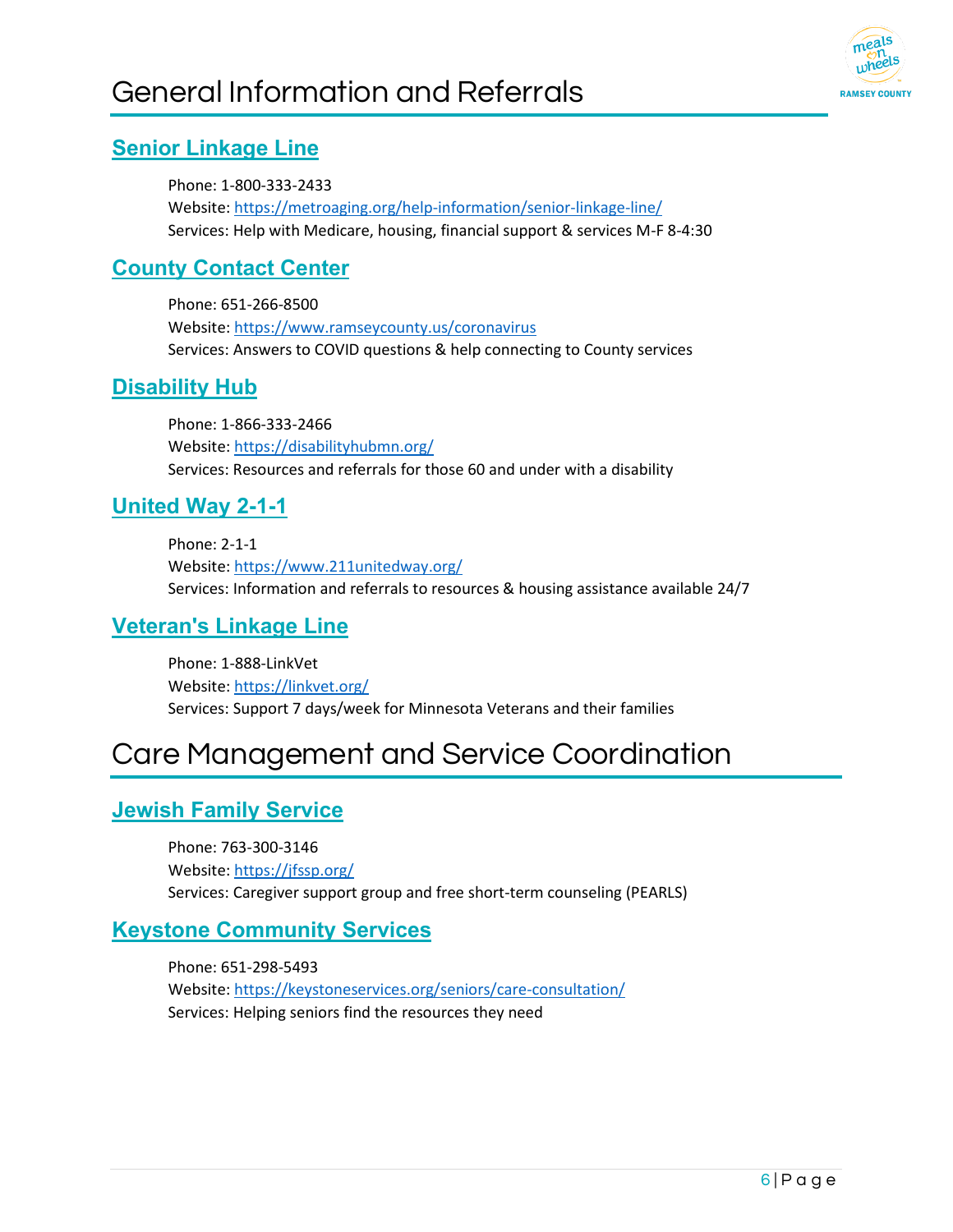

#### <span id="page-7-1"></span><span id="page-7-0"></span>**[Jewish Family Service](https://jfssp.org/)**

Phone: 763-300-3146 Website: https://jfssp.org/ Services: Caregiver support group and free short-term counseling (PEARLS)

#### <span id="page-7-2"></span>**[Lyngblomsten Caregiver Resources](https://www.lyngblomsten.org/community-services/caregiver-resources1/)**

Phone: 651-632-5320 Website: <https://www.lyngblomsten.org/community-services/caregiver-resources1/> Services: Caregiver coaching, zoom support groups, activity emails

#### <span id="page-7-3"></span>**[Wilder Caregiver Services](http://www.wilder.org/Caregiving)**

Phone: 651-280-2273 Website: <http://www.wilder.org/Caregiving> Services: Caregiver respite, support groups, consultation & networking

## <span id="page-7-4"></span>Chore/Homemaking/Home Care

#### <span id="page-7-5"></span>**[Help at Your Door](https://helpatyourdoor.org/services/#handyman)**

Phone: 651-642-1892 Website: <https://helpatyourdoor.org/services/#handyman> Services: Interior/exterior home handyman services for older or disabled adults

#### <span id="page-7-6"></span>**[Living at Home Network](http://lahnetwork.org/)**

Phone: 651-649-0315 Website: <http://lahnetwork.org/> Services: Neighborhood Block Nurse Programs helping St. Paul seniors

#### <span id="page-7-7"></span>**[MNChoices Assessment](https://www.ramseycounty.us/residents/assistance-support/assistance/seniors)**

Phone: 651-266-3613 Website: <https://www.ramseycounty.us/residents/assistance-support/assistance/seniors> Services: Determine eligibility for senior services & public assistance programs

#### <span id="page-7-8"></span>**[Senior Chore Program](http://www.nyfs.org/services/senior-chore/)**

Phone: 651-757-4061 Website: <http://www.nyfs.org/services/senior-chore/> Services: Indoor & outdoor chores for those 60+ residing in Northeast Suburbs

#### <span id="page-7-9"></span>**[Wilder Community Care](https://www.wilder.org/what-we-offer/healthy-aging-caregiving-services/community-care-services)**

Phone: 651-280-2273 Website: [https://www.wilder.org/what-we-offer/healthy-aging-caregiving-services/community](https://www.wilder.org/what-we-offer/healthy-aging-caregiving-services/community-care-services)[care-services](https://www.wilder.org/what-we-offer/healthy-aging-caregiving-services/community-care-services)  Services: Home health care support to maintain health & live independently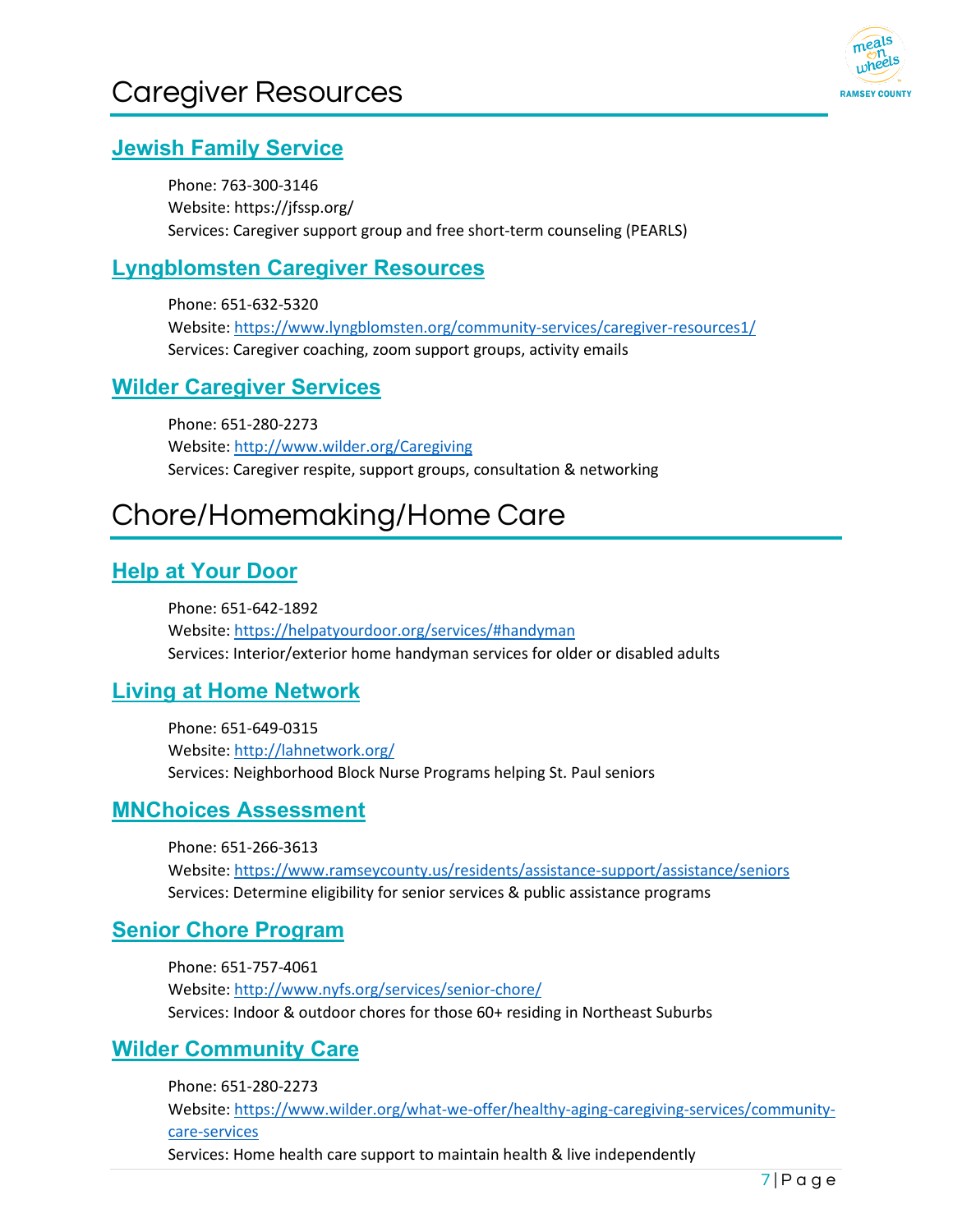## <span id="page-8-0"></span>Community Support



#### <span id="page-8-1"></span>**[American Indian Family Center](https://aifcmn.org/)**

Phone: 651-793-3803 Website: <https://aifcmn.org/> Services: Programs & services for American Indian individuals & families

#### <span id="page-8-2"></span>**[CLUES](http://clues.org/)**

Phone: 651-379-4200 Website: <http://clues.org/> Services: Programs and services for Latinx elders, families & new immigrants

#### <span id="page-8-3"></span>**[Hallie Q. Brown](https://www.hallieqbrown.org/site/)**

Phone: 651-224-4607 Website: <https://www.hallieqbrown.org/site/> Services: Gathering place for seniors, food shelf by appt. w/ delivery to seniors

#### <span id="page-8-4"></span>**[Hmong American Partnership](https://hmong.org/)**

Phone: 651-495-1557 Website: <https://hmong.org/> Services: Culturally sensitive programs & services for individuals & families

#### <span id="page-8-5"></span>**[Rainbow Health](https://rainbowhealth.org/)**

Phone: 612-373-2437 Website: <https://rainbowhealth.org/> Services: Aging initiative, support for those living with HIV, counseling, Aidsline

## <span id="page-8-6"></span>Companionship

#### <span id="page-8-7"></span>**[Coffee Talk - LBFE](https://www.littlebrothersmn.org/coffee-talk/)**

Phone: 612-746-0728 Website: <https://www.littlebrothersmn.org/coffee-talk/> Services: Commitment-free drop-in chat line when a friendly voice is needed

#### <span id="page-8-8"></span>**[Little Brothers Friends of The Elderly](http://littlebrothersmn.org/)**

Phone: 612-721-1400 Website: http://littlebrothersmn.org/ Services: BFE Phone & visiting companions for those 65+

#### <span id="page-8-9"></span>**[LSS Companion Services](https://www.lssmn.org/services/older-adults/companion-services)**

Phone: 651-310-9455 Website: <https://www.lssmn.org/services/older-adults/companion-services> Services: Companions are currently providing phone & video chats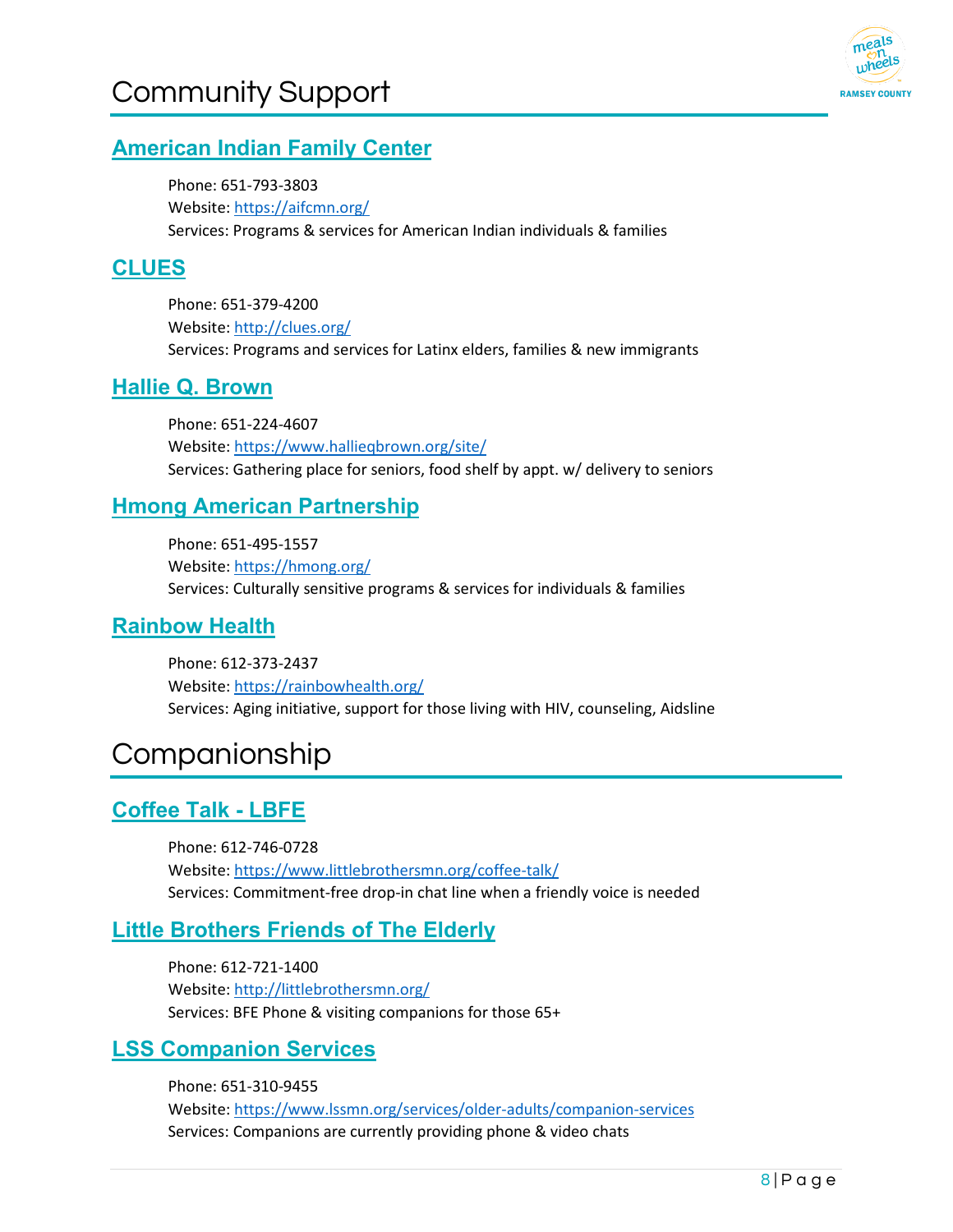

#### <span id="page-9-1"></span><span id="page-9-0"></span>**[Help at Your Door](https://helpatyourdoor.org/services/#grocery)**

Phone: 651-642-1892 Website: <https://helpatyourdoor.org/services/#grocery> Services: Order groceries & volunteers' shop, deliver & asst. with putting away

#### <span id="page-9-2"></span>**[Keystone Grocery Delivery](https://keystoneservices.org/seniors/grocery-delivery/)**

Phone: 651-645-0349 Website: <https://keystoneservices.org/seniors/grocery-delivery/> Services: Monthly delivery of nutritious food to low-income homebound adults

#### <span id="page-9-3"></span>**[Living at Home Network](http://lahnetwork.org/)**

Phone: 651-649-0315 Website: <http://lahnetwork.org/> Services: Nine neighborhood Block Nurse Programs serve St. Paul seniors

#### <span id="page-9-4"></span>**[Metro Mobility](http://www.metromobility.org/)**

Phone: 651-602-1111 Website: <http://www.metromobility.org/> Services: Grocery & goods delivery to certified Metro Mobility riders

## <span id="page-9-5"></span>Financial Assistance and Financial Counseling

#### <span id="page-9-6"></span>**[Bridge to Benefits](http://www.bridgetobenefits.org/Home2)**

Phone: 651-227-6121 Website: <http://www.bridgetobenefits.org/Home2> Services: Web-based screening tool provides a guideline to public benefits

#### <span id="page-9-7"></span>**[County Emergency Assistance](https://www.ramseycounty.us/residents/assistance-support/assistance/financial-assistance/emergency-assistance)**

Phone: 651-266-4884 Website: [https://www.ramseycounty.us/residents/assistance-support/assistance/financial](https://www.ramseycounty.us/residents/assistance-support/assistance/financial-assistance/emergency-assistance)[assistance/emergency-assistance](https://www.ramseycounty.us/residents/assistance-support/assistance/financial-assistance/emergency-assistance)  Services: Help paying rent, mortgage, utilities & car repairs in crisis

#### <span id="page-9-8"></span>**[County Financial Assistance](https://www.ramseycounty.us/residents/assistance-support/assistance/financial-assistance)**

Phone: 651-266-4444 Website: [https://www.ramseycounty.us/residents/assistance-support/assistance/financial](https://www.ramseycounty.us/residents/assistance-support/assistance/financial-assistance)[assistance](https://www.ramseycounty.us/residents/assistance-support/assistance/financial-assistance)  Services: Help determining eligibility for financial assistance programs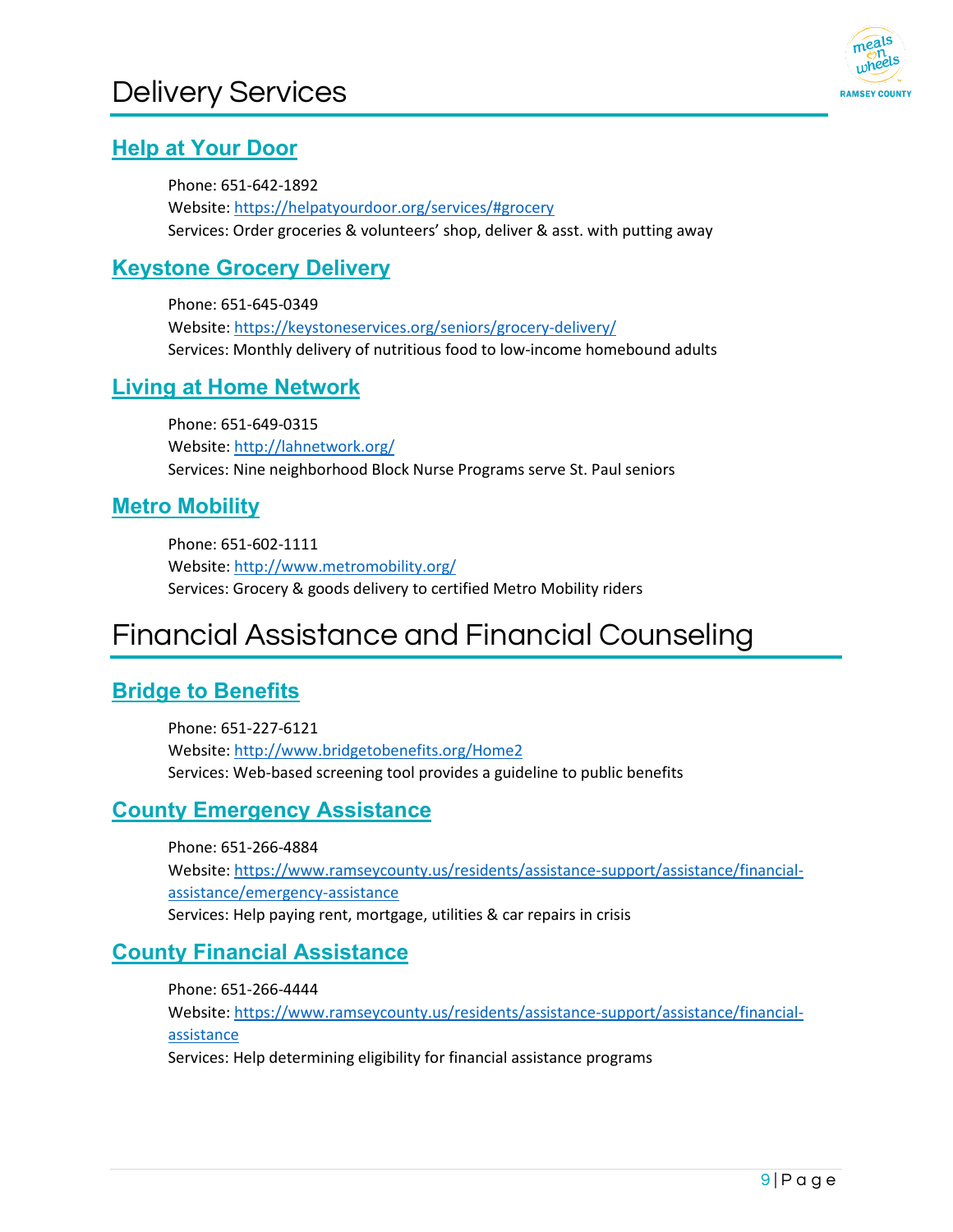

#### <span id="page-10-0"></span>**[County Veterans Services](http://www.co.ramsey.mn.us/vs)**

Phone: 651-266-2545 Website: <http://www.co.ramsey.mn.us/vs> Services: Help for Ramsey Co. veterans & survivors in accessing benefits

#### <span id="page-10-1"></span>**[Community Action Partnership](https://caprw.org/)**

Phone: 651-645-6470 Website: <https://caprw.org/> Services: Resources available for food, heating, and housing costs

#### <span id="page-10-2"></span>**[LSS Financial Counseling](http://www.lssfinancialcounseling.org/)**

Phone: 1-888-577-2227 Website: <http://www.lssfinancialcounseling.org/> Services: Budget/debt management, reverse mortgage, foreclosure prevention

#### <span id="page-10-3"></span>**[Prepare + Prosper](https://prepareandprosper.org/)**

Phone: 651-287-0187 Website: <https://prepareandprosper.org/> Services: Free tax preparation, financial coaching, low-cost banking products

### <span id="page-10-4"></span>Food Resources

#### <span id="page-10-5"></span>**[County Food Resource](https://www.ramseycounty.us/covid-19-info/help-people/food-resources) Site**

Phone: 651-266-8500 Website: <https://www.ramseycounty.us/covid-19-info/help-people/food-resources> Services: County Food Resource Site Online map of neighborhood resources, food shelf listing and more

#### <span id="page-10-6"></span>**[Fare for All](http://www.fareforall.org/)**

Phone: 763-450-3880 Website: <http://www.fareforall.org/> Services: Groceries, produce, meat packages up to 40% off retail-various sites

#### <span id="page-10-7"></span>**[Food Helpline](http://hungersolutions.org/programs/mn-food-helpline/)**

Phone: 1-888-711-1151 Website: <http://hungersolutions.org/programs/mn-food-helpline/> Services: Assistance with food resources, SNAP eligibility and applications

#### <span id="page-10-8"></span>**[Food Shelf Listing by Area](https://www.ramseycounty.us/sites/default/files/Projects%20and%20Initiatives/Coronavirus/COVID-19/Area_Specific_Food_Resources-English%207.2021.pdf)**

Phone: 651-266-8500 Website: [https://www.ramseycounty.us/sites/default/files/Projects%20and%20Initiatives/Coronavirus/C](https://www.ramseycounty.us/sites/default/files/Projects%20and%20Initiatives/Coronavirus/COVID-19/Area_Specific_Food_Resources-English%207.2021.pdf) [OVID-19/Area\\_Specific\\_Food\\_Resources-English%207.2021.pdf](https://www.ramseycounty.us/sites/default/files/Projects%20and%20Initiatives/Coronavirus/COVID-19/Area_Specific_Food_Resources-English%207.2021.pdf)  Services: Ramsey County Guide lists food shelves by neighborhood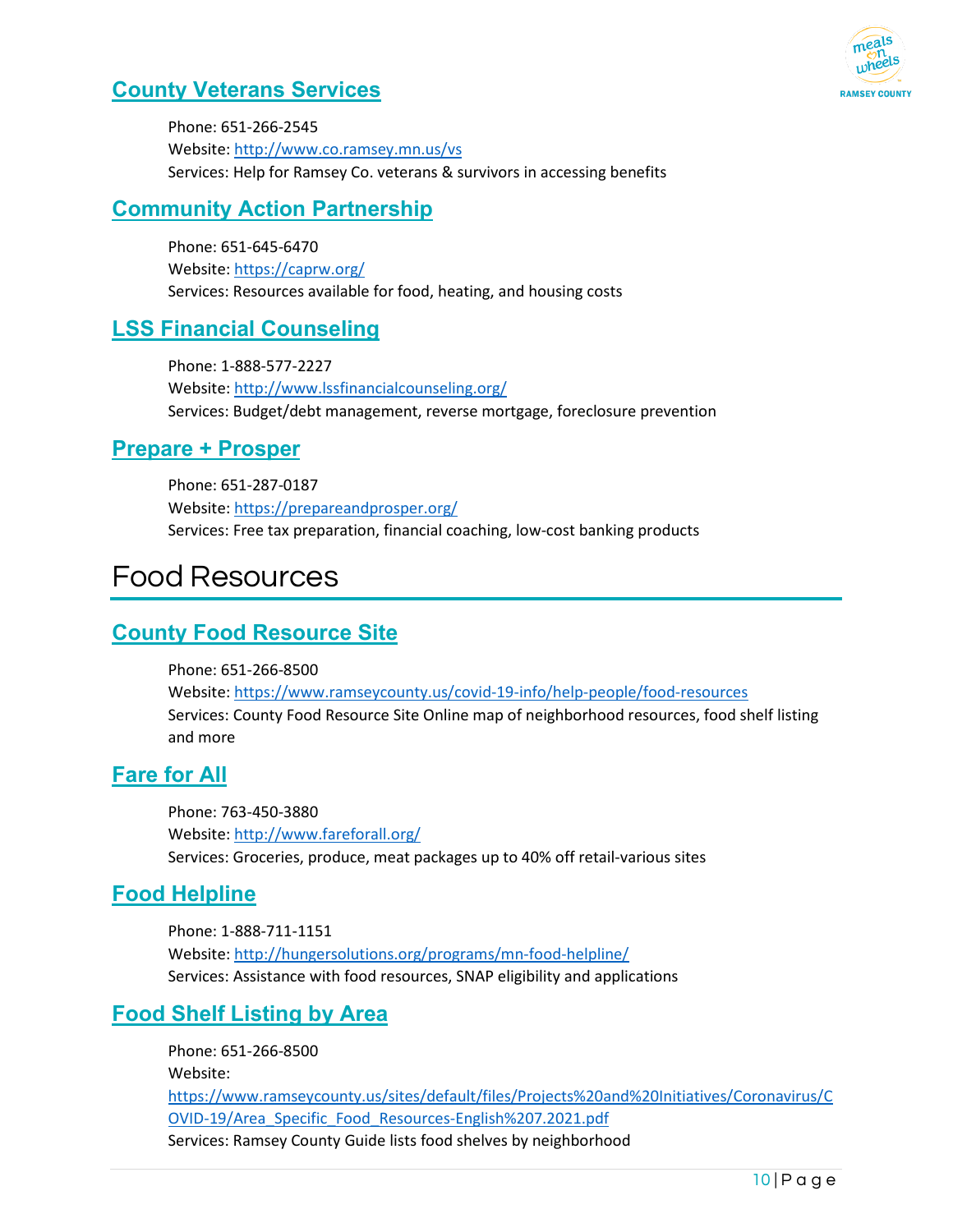

#### <span id="page-11-0"></span>**[Food Shelves](https://www.ramseycounty.us/sites/default/files/Projects%20and%20Initiatives/Coronavirus/COVID-19/Area_Specific_Food_Resources-English%207.2021.pdf)**

#### <span id="page-11-1"></span>**[Keystone Community Services](https://keystoneservices.org/food-shelves/)**

Phone: 651-917-3792 Website: https://keystoneservices.org/food-shelves/ Services: St. Paul food shelves, food mobile

#### <span id="page-11-2"></span>**[Merrick Community Services](https://merrickcs.org/community-services/)**

Phone: 651-287-2088 Website: <https://merrickcs.org/community-services/> Services: - Eastside Ramsey Co. food shelves

#### <span id="page-11-3"></span>**[Neighborhood House Food Support](http://neighb.org/program/foodsupportprogram/Food)**

Phone: 651-789-2534 Website: <http://neighb.org/program/foodsupportprogram/Food> Services: St. Paul food shelf/SNAP assistance

#### <span id="page-11-4"></span>**[North St. Paul Food Shelf](https://www.nspafoodshelf.org/)**

Phone: 651-770-1309 Website: <https://www.nspafoodshelf.org/> Services: North St. Paul, call to schedule appointment

#### <span id="page-11-5"></span>**[Ralph Reeder Food Shelf](https://www.moundsviewschools.org/foodshelf)**

Phone: 651-621-6280 Website: <https://www.moundsviewschools.org/foodshelf> Services: School District 621, delivery available

#### <span id="page-11-6"></span>**[White Bear Area Food Shelf](https://whitebearfoodshelf.org/)**

Phone: 651-407-5310 Website: <https://whitebearfoodshelf.org/> Services: Open to all, drive-thru, mobile markets

#### <span id="page-11-7"></span>**[Meals on Wheels of Ramsey County](https://mealsonwheels-rc.org/)**

Phone: 651-318-9091 Website: [meals-on-wheels.com](http://meals-on-wheels.com/) Services: Enroll by calling or going on our website

#### <span id="page-11-8"></span>**[Gladstone Meals on Wheels](https://www.isd622.org/Page/6259)**

Phone: 651-748-7250 Website: <https://www.isd622.org/Page/6259> Services: No. St. Paul, Maplewood, Oakdale

#### <span id="page-11-9"></span>**[Jewish Family Service of St. Paul](https://jfssp.org/services/aging-disability-services/kosher-meals-on-wheels)**

Phone: 651-315-9167 Website: <https://jfssp.org/services/aging-disability-services/kosher-meals-on-wheels> Services: Kosher Meals throughout county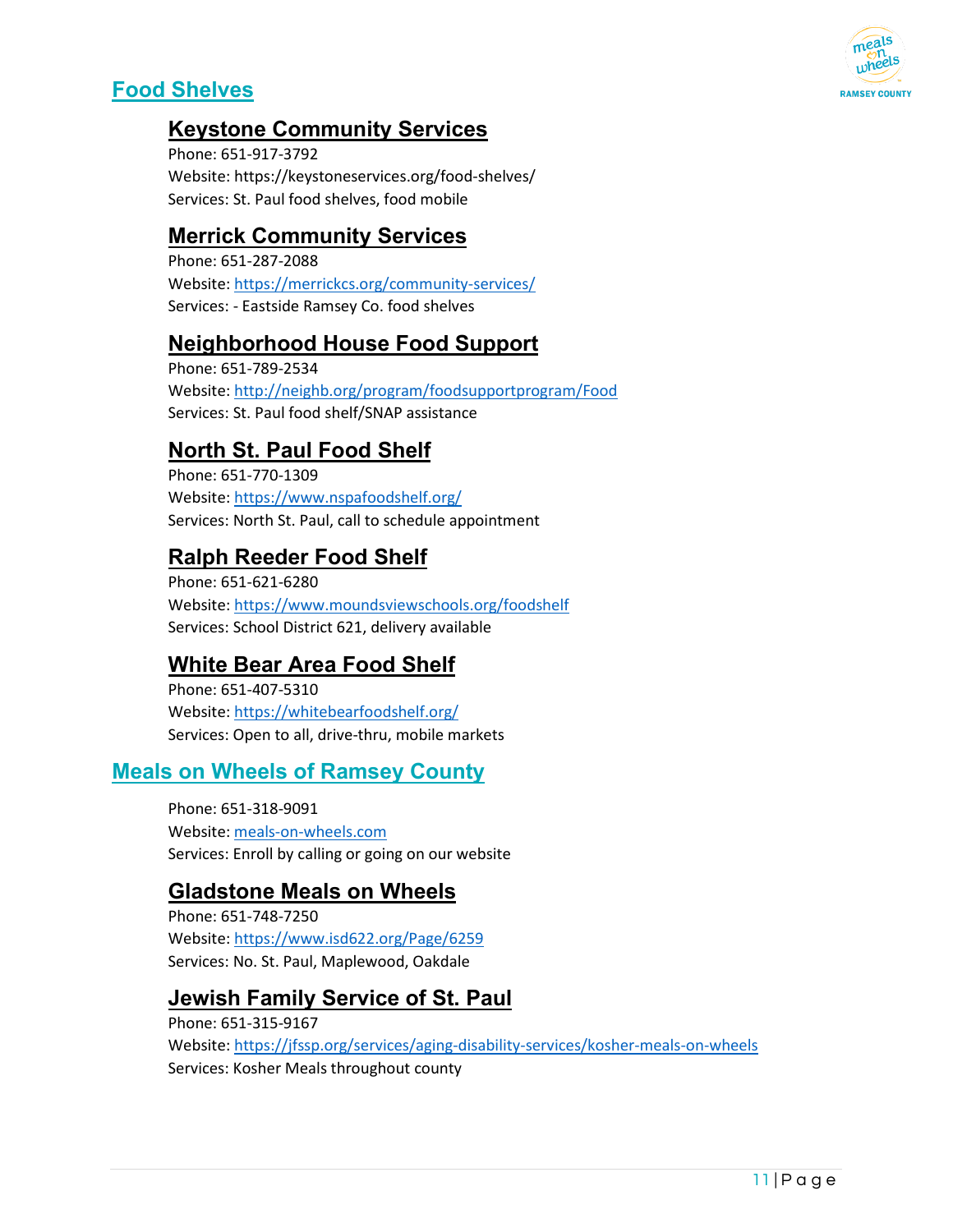

#### <span id="page-12-0"></span>**[Keystone Community Services](https://keystoneservices.org/seniors/meals-on-wheels/)**

Phone: 651-645-7424 Website: <https://keystoneservices.org/food-shelves/> Services: St. Paul Highland & Downtown

#### <span id="page-12-1"></span>**[Merrick Community Services](https://merrickcs.org/community-services/mow/)**

Phone: 651-287-2092 Website: <https://merrickcs.org/community-services/> Services: St. Paul Eastside & Maplewood

#### <span id="page-12-2"></span>**[Merrick Community Services](https://merrickcs.org/community-services/mow/)**

Phone: 651-621-7950 Website: <http://neighb.org/program/foodsupportprogram/Food> Services: St. Paul Eastside & Maplewood

#### <span id="page-12-3"></span>**[Roseville Area Meals on Wheels](https://www.isd623.org/community/community-ed/seniors/meals-wheels)**

Phone: 651-604-3524 Website: <https://www.isd623.org/community/community-ed/seniors/meals-wheels> Services: School District 623 residents

#### <span id="page-12-4"></span>**[White Bear Area Meals on Wheels](https://communityservices.isd624.org/adults-seniors/programs)**

Phone: 651-653-3123 Website: <https://communityservices.isd624.org/adults-seniors/programs> Services: School District 624 residents

#### <span id="page-12-5"></span>**[Wilder Meals on Wheels](https://www.wilder.org/what-we-offer/healthy-aging-caregiving-services/meals-wheels)**

Phone: 651-280-2500 Website: [https://www.wilder.org/what-we-offer/healthy-aging-caregiving-services/meals](https://www.wilder.org/what-we-offer/healthy-aging-caregiving-services/meals-wheels)[wheels](https://www.wilder.org/what-we-offer/healthy-aging-caregiving-services/meals-wheels)  Services: St. Paul Midway & Frogtown areas

#### <span id="page-12-6"></span>**[NAPS-Nutrition Assistance](https://www.2harvest.org/who--how-we-help/services-and-programs/programs/csfp.html)**

Phone: 651-484-8241 Website: [https://www.2harvest.org/who--how-we-help/services-and](https://www.2harvest.org/who--how-we-help/services-and-programs/programs/csfp.html)[programs/programs/csfp.html](https://www.2harvest.org/who--how-we-help/services-and-programs/programs/csfp.html)  Services: Program for Seniors - receive box of nutritious food each month

#### <span id="page-12-7"></span>**[SNAP-Food Support](https://caprw.org/services/energy-food-housing/food-support.html)**

Phone: 651-603-5883 Website: <https://caprw.org/services/energy-food-housing/food-support.html> Services: Formerly known as Food Stamps-CAPRW can assist with application

#### <span id="page-12-8"></span>**[Optage Senior Dining Choices](https://www.optage.org/senior-dining-services/mn/dining-home-delivered-meals/)**

Phone: 651-746-8680 Website: <https://www.optage.org/senior-dining-services/mn/dining-home-delivered-meals/> Services: Home delivered meals for those over 60 at nutritional risk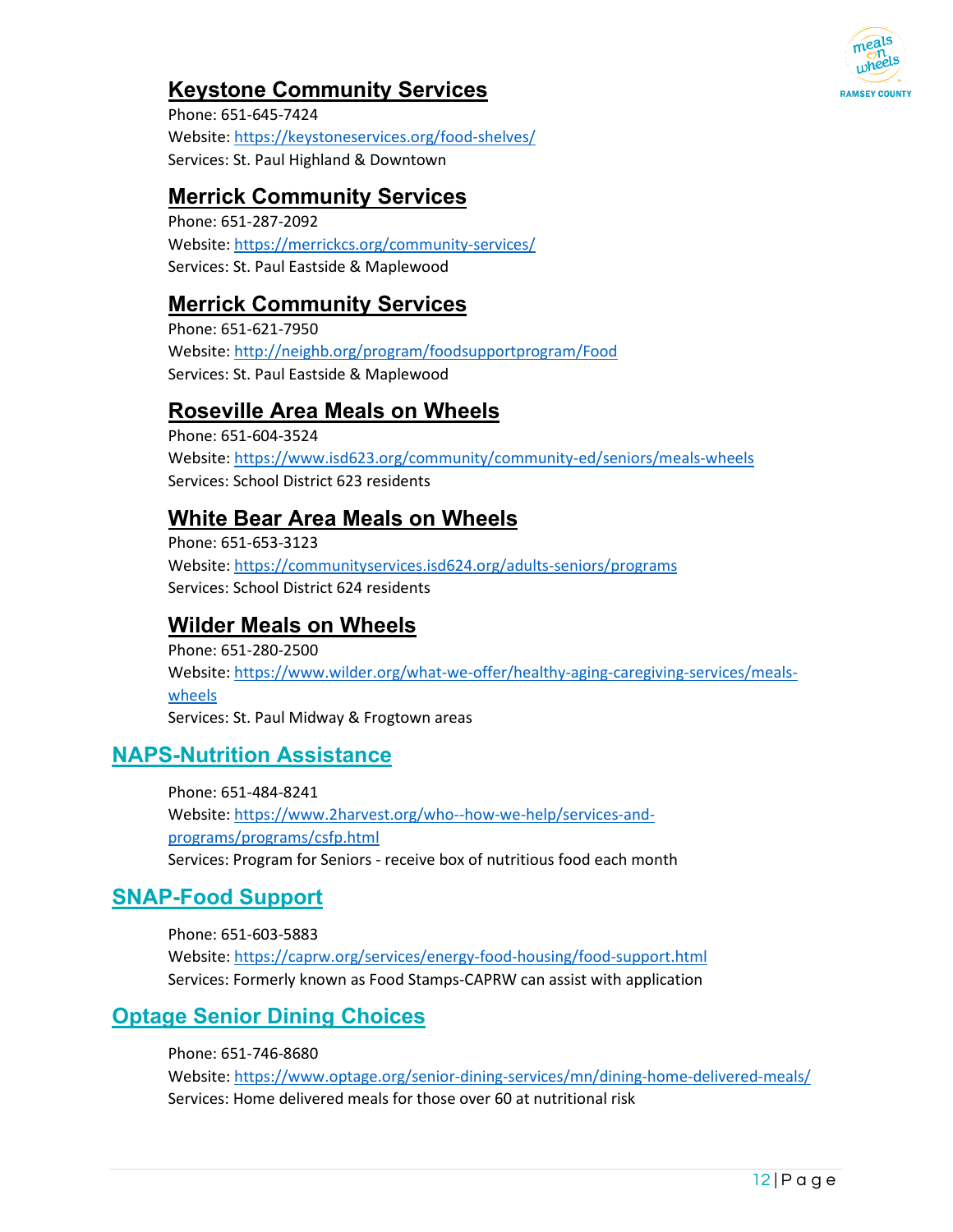

#### <span id="page-13-1"></span><span id="page-13-0"></span>**[Alzheimer's Association](https://www.alz.org/)**

Phone: 1-800-272-3900 Website: <https://www.alz.org/> Services: Care and support 24/7 for those affected by all forms of dementia

#### <span id="page-13-2"></span>**[COVID-19 Hotline](https://www.health.state.mn.us/diseases/coronavirus/index.html)**

Phone: 1-833-431-2053 Website: <https://www.health.state.mn.us/diseases/coronavirus/index.html> Services: MN Dept. of Health answers COVID-19 questions Mon-Fri: 9am-7pm

#### <span id="page-13-3"></span>**[Dental Care](https://www.hopedentalclinic.org/)**

Phone: 651-789-7605 Website: <https://www.hopedentalclinic.org/> Services: Hope Dental Clinic dental care for those without dental insurance

#### <span id="page-13-4"></span>**[Disability Hub](https://disabilityhubmn.org/)**

Phone: 1-866-333-2466 Website: <https://disabilityhubmn.org/> Services: Resources and referrals for those 60 and under with a disability

#### <span id="page-13-5"></span>**[Disability Parking](https://dps.mn.gov/divisions/dvs/forms-documents/Documents/MV_DisabilityParkingCertificate.pdf)**

Phone: 651-297-3377 Website: [https://dps.mn.gov/divisions/dvs/forms](https://dps.mn.gov/divisions/dvs/forms-documents/Documents/MV_DisabilityParkingCertificate.pdf)[documents/Documents/MV\\_DisabilityParkingCertificate.pdf](https://dps.mn.gov/divisions/dvs/forms-documents/Documents/MV_DisabilityParkingCertificate.pdf)  Services: Applications for temporary or permanent parking permits or plates

#### <span id="page-13-6"></span>**[Fairview Lifeline](http://www.fairview.org/Overarching-Care/Home-Care-and-Hospice/Lifeline)**

Phone: 952-885-6185 Website: <http://www.fairview.org/Overarching-Care/Home-Care-and-Hospice/Lifeline> Services: Personal medical alert, falls alert & medication reminder systems

#### <span id="page-13-7"></span>**[Hearing Loss Services](https://mn.gov/deaf-hard-of-hearing/hearing-loss/adults/age-related-hearing-loss/)**

Phone: 1-800-657-3663 Website: <https://mn.gov/deaf-hard-of-hearing/hearing-loss/adults/age-related-hearing-loss/> Services: MN Dept of Human Services offers support, assistive devices, etc.

#### <span id="page-13-8"></span>**[Telephone Equipment](https://mn.gov/deaf-hard-of-hearing/communication-access/ted/)**

Phone: 651-431-5945 Website: <https://mn.gov/deaf-hard-of-hearing/communication-access/ted/> Services: Free assistive telephone equipment for those with hearing loss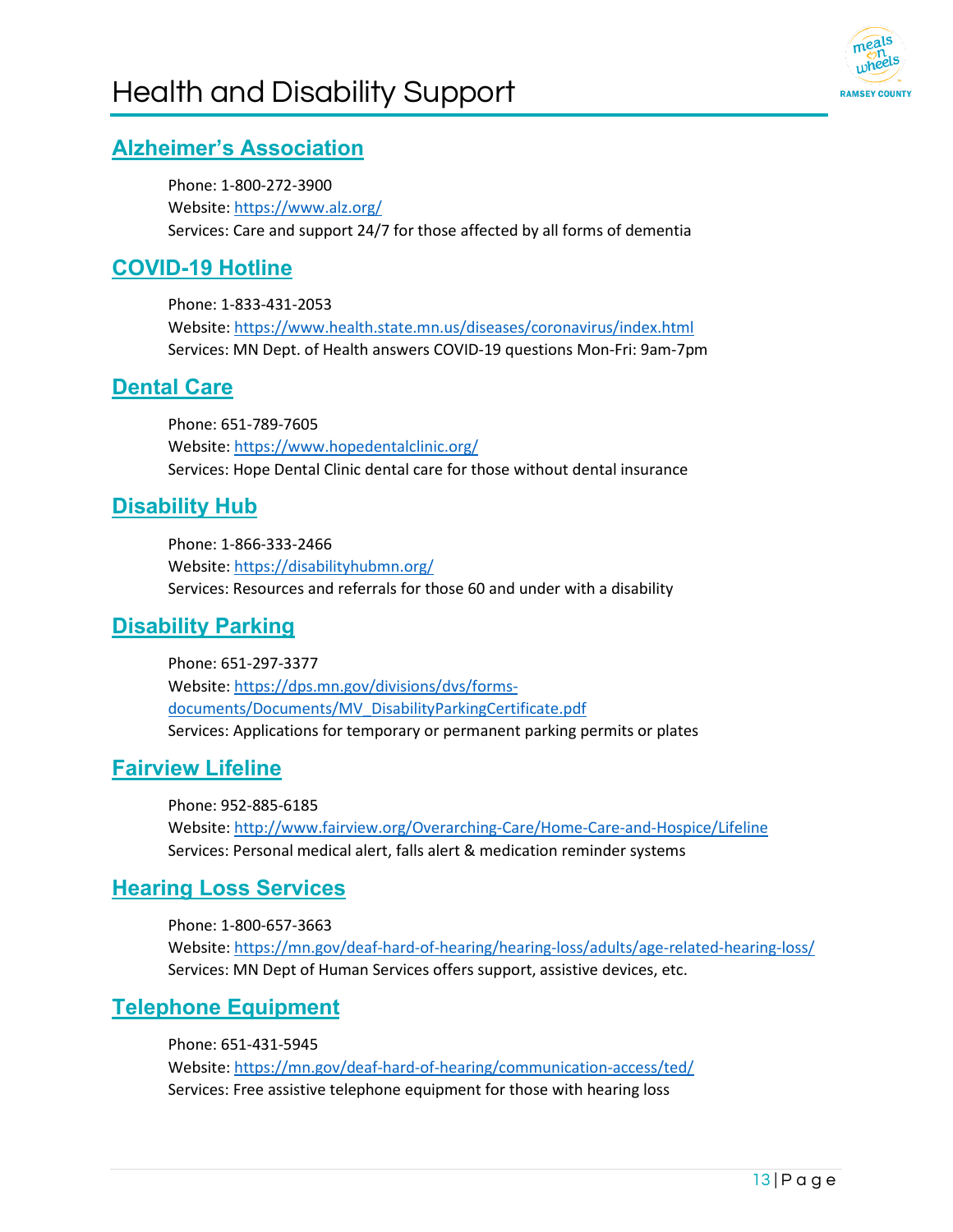

#### <span id="page-14-0"></span>**[Vision Loss/State Services](https://mn.gov/deed/ssb/seniors/)**

Phone: 651-539-2331 Website: <https://mn.gov/deed/ssb/seniors/> Services: Support & services for coping with vision loss & living independently

## <span id="page-14-1"></span>Home Maintenance, Repair, and Accessibility

#### <span id="page-14-2"></span>**[Energy Conservation Loan](https://www.mncee.org/suburban-ramsey-county-energy-conservation-deferred-loan)**

Phone: 612-335-5884 Website: <https://www.mncee.org/suburban-ramsey-county-energy-conservation-deferred-loan> Services: Deferred loan program for Suburban Ramsey homeowners

#### <span id="page-14-3"></span>**[Hearts & Hammers](https://heartsandhammers.org/homeowners/)**

Phone: 651-636-0797 Website: <https://heartsandhammers.org/homeowners/> Services: Free home restoration & exterior painting for eligible homeowners

#### <span id="page-14-4"></span>**[Help at Your Door](https://helpatyourdoor.org/services/#handyman)**

Phone: 651-642-1892 Website: <https://helpatyourdoor.org/services/#handyman> Services: Installing grab bars, ramps, smoke & carbon monoxide detectors **[Housing Rehab & Fix Up](http://www.dbnhs.org/Services)** Phone: 651-774-9064 Website: <http://www.dbnhs.org/Services>

Services: Deferred loan programs available to eligible homeowners countywide

#### <span id="page-14-5"></span>**[Rebuilding Together](https://rebuildingtogether-twincities.org/apply-for-help/)**

Phone: 651-776-4273 Website: <https://rebuildingtogether-twincities.org/apply-for-help/> Services: Free safety modifications & ramps, indoor & outdoor home repairs

## <span id="page-14-6"></span>Housing Assistance

#### <span id="page-14-7"></span>**[Community Support Center](http://communitysupportcenter.org/)**

Phone: 651-387-8050 Website: <http://communitysupportcenter.org/> Services: Rent assistance & support to prevent eviction in northern suburbs

#### <span id="page-14-8"></span>**[Help to Find/Pay For Rental Housing](https://www.mnhousing.gov/sites/np/renters)**

Phone: Call 2-1-1 Website: <https://www.mnhousing.gov/sites/np/renters> Services: MN Housing website with resources for renters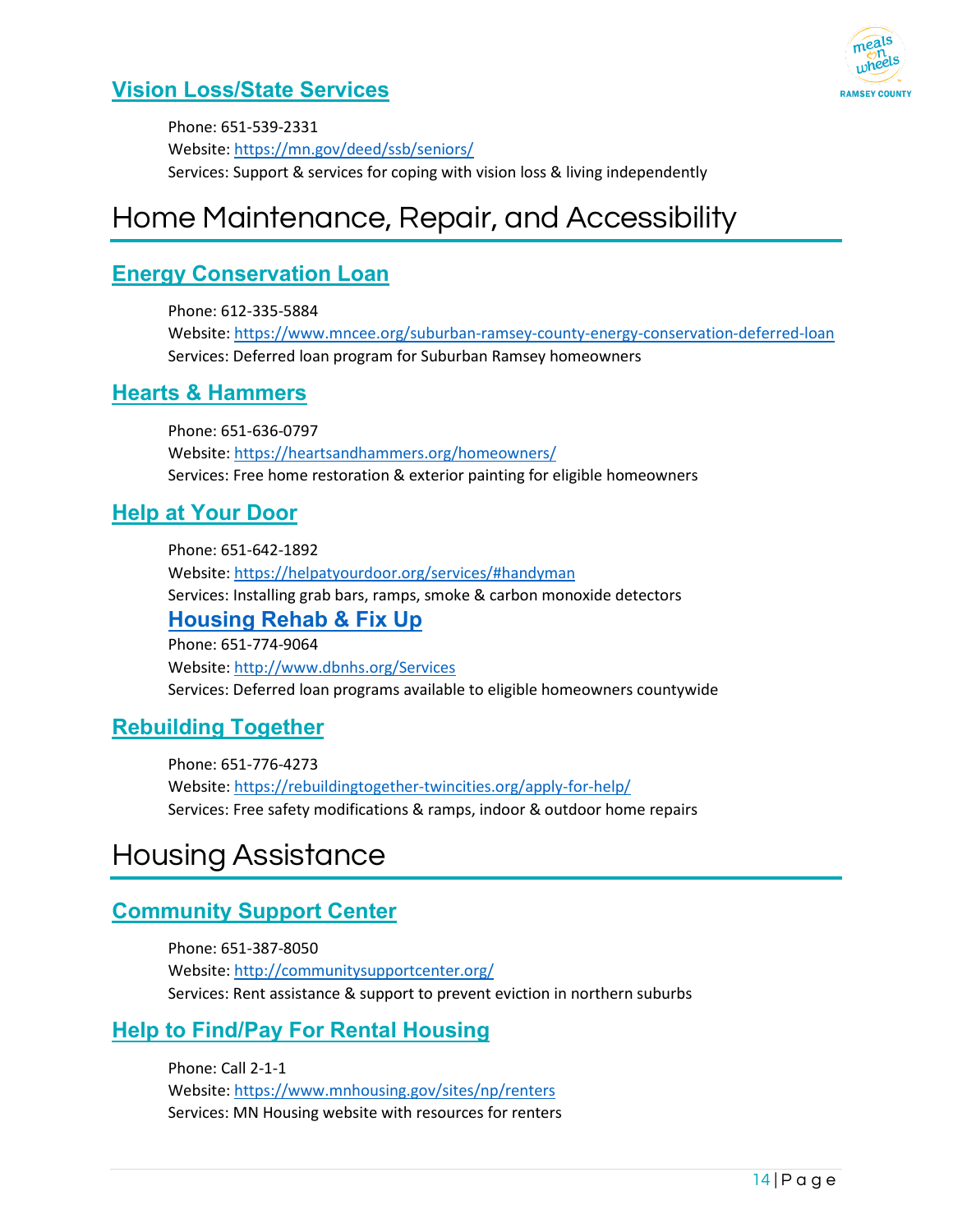

#### <span id="page-15-0"></span>**[Homeless Elders Program](http://cctwincities.org/locations/homeless-elder-services/)**

Phone: 651-647-3100 Website: <http://cctwincities.org/locations/homeless-elder-services/> Services: Catholic Charities provides one-on-one assistance for those 55+

#### <span id="page-15-1"></span>**[Homeline Tenant Hotline](http://homelinemn.org/)**

Phone: 612-728-5767 Website: <http://homelinemn.org/> Services: Information & free legal help for renters

#### <span id="page-15-2"></span>**[HousingLink](http://housinglink.org/)**

Phone: 612-522-2500 Website: <http://housinglink.org/> Services: Simplify your affordable housing search with current listing online

#### <span id="page-15-3"></span>**[Neighborhood House](http://neighb.org/)**

Phone: 651-789-2500 Website: <http://neighb.org/> Services: Housing stability services for those at risk countywide

#### <span id="page-15-4"></span>**[Rent Help MN](https://www.renthelpmn.org/)**

Phone: Call 2-1-1 Website: <https://www.renthelpmn.org/> Services: COVID-19 Emergency Rental Assistance for overdue rent & utilities

#### <span id="page-15-5"></span>**[Senior Linkage Line](https://trellisconnects.org/senior-linkage-line/)**

Phone: 1-800-333-2433 Website: <https://trellisconnects.org/senior-linkage-line/> Services: For questions about housing, financial support, in-home services, etc.

## <span id="page-15-6"></span>Legal and Consumer Assistance

#### <span id="page-15-7"></span>**[Consumer Assistance](https://www.ag.state.mn.us/default.asp)**

Phone: 651-296-3353 Website: <https://www.ag.state.mn.us/default.asp> Services: MN Attorney General's Office Hotline for information and advocacy

#### <span id="page-15-8"></span>**[Estate and Elder Law](https://www.voamnwi.org/estate-and-elder-law)**

Phone: 612-676-6300 Website: <https://www.voamnwi.org/estate-and-elder-law> Services: Volunteers of America legal services for Wills, POA, Trusts, Probate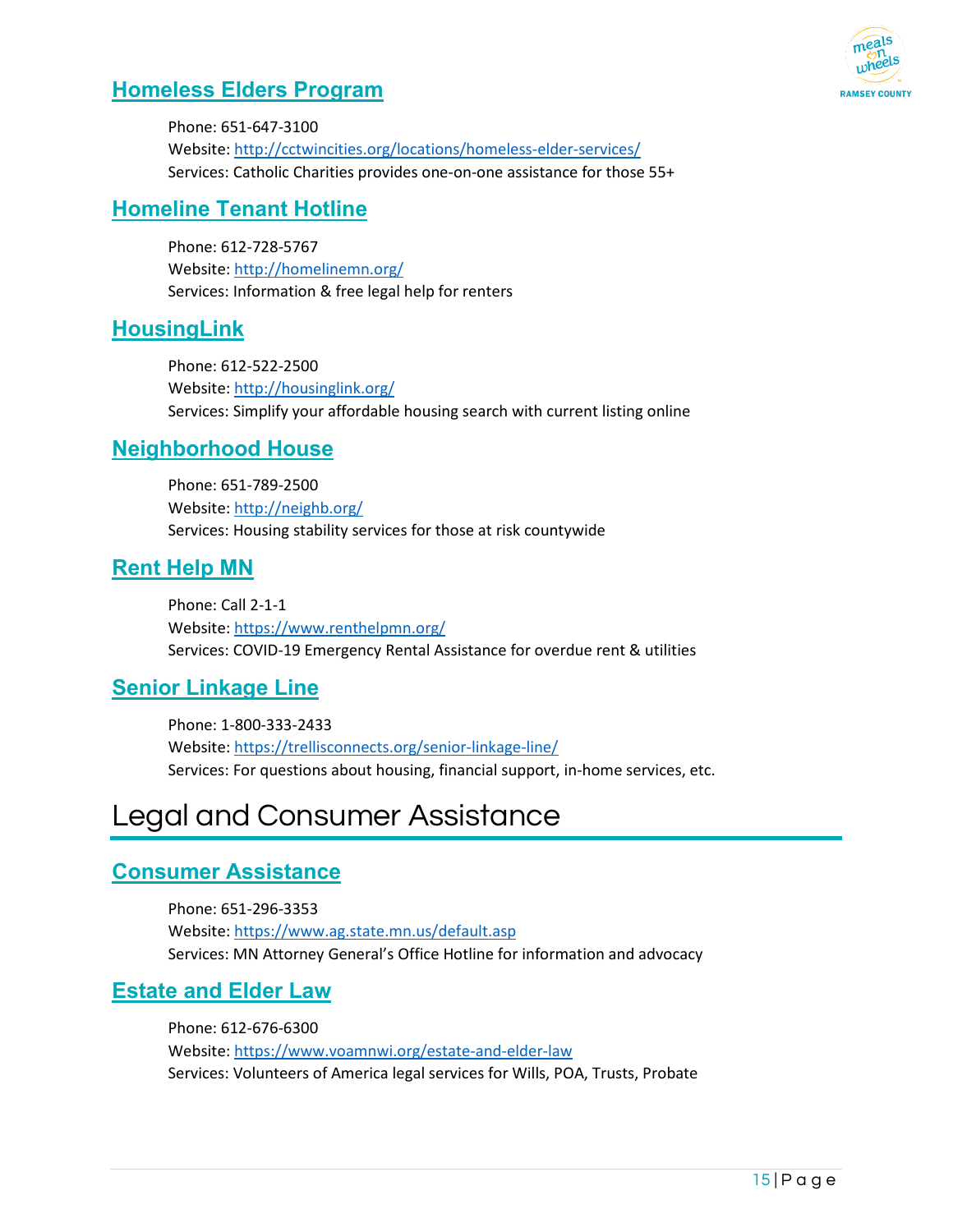

#### <span id="page-16-0"></span>**[Guardianship Information Line](https://www.voamnwi.org/cesdm)**

Phone: 1-844-333-1748 Website: <https://www.voamnwi.org/cesdm> Services: In-depth consultation, referrals, and assistance

#### <span id="page-16-1"></span>**[Lawyer Referral](https://www.mnlawyerreferral.org/public-area)**

Phone: 612-752-6699 Website: <https://www.mnlawyerreferral.org/public-area> Services: MN Lawyer Referral & Information Service has Referral Counselors

#### <span id="page-16-2"></span>**[Legal Services - SMRLS](https://www.smrls.org/get-help)**

Phone: 1-888-575-2954 Website: [https://www.smrls.org/get-help#](https://www.smrls.org/get-help)  Services: Legal assistance for 60+ re: housing issues, government benefits

#### <span id="page-16-3"></span>**[Volunteer Lawyers Network](https://www.vlnmn.org/)**

Phone: 612-752-6677 Website: <https://www.vlnmn.org/> Services: Connects volunteer lawyers with those in poverty needing legal help

## <span id="page-16-4"></span>Mental Health and Substance Abuse Crisis Support

#### <span id="page-16-5"></span>**[County Crisis Phone Line](https://www.ramseycounty.us/content/mental-health-crisis-services)**

Phone: 651-266-7900 Website: <https://www.ramseycounty.us/content/mental-health-crisis-services> Services: Mobile mental health/substance abuse crisis services available 24/7

#### <span id="page-16-6"></span>**[Crisis Text Line](https://www.crisistextline.org/)**

Phone: Text 741741 Website: <https://www.crisistextline.org/> Services: Text the letters HOME to number 741741, support available 24/7/365

#### <span id="page-16-7"></span>**[JFS Counseling](https://jfssp.org/services/counseling-chaplaincy/counseling-mental-health)**

Phone: 651-698-0767 Website: <https://jfssp.org/services/counseling-chaplaincy/counseling-mental-health> Services: Assessment and treatment of a diverse range of mental health issues

#### <span id="page-16-8"></span>**[JFS PEARLS](https://jfssp.org/services/counseling-chaplaincy/program-to-encourage-active-and-rewarding-lives)**

Phone: 763-300-3146 Website: [https://jfssp.org/services/counseling-chaplaincy/program-to-encourage-active-and](https://jfssp.org/services/counseling-chaplaincy/program-to-encourage-active-and-rewarding-lives)[rewarding-lives](https://jfssp.org/services/counseling-chaplaincy/program-to-encourage-active-and-rewarding-lives)  Services: In-home counseling for those 55+ experiencing depression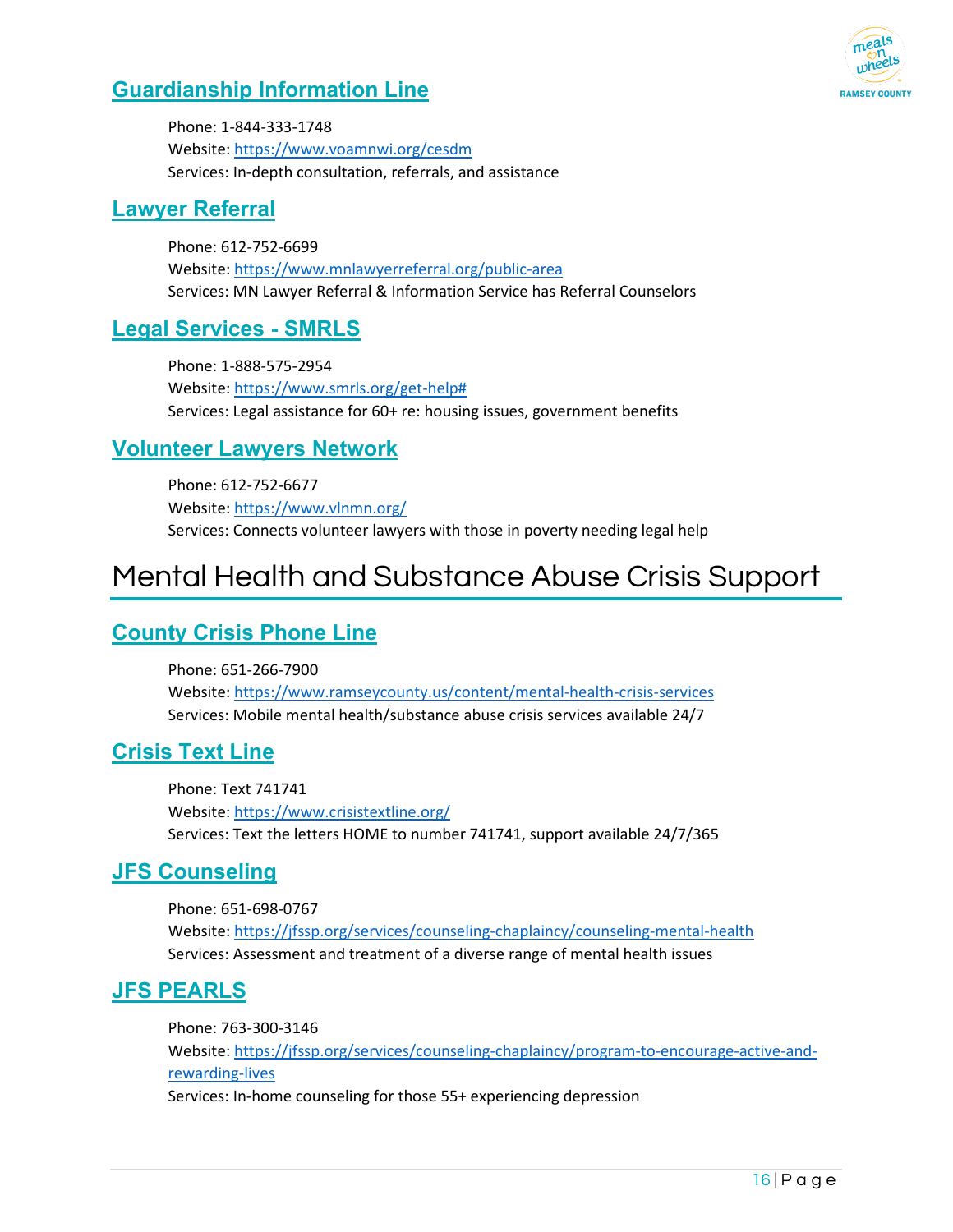# **RAMSEY COUNT**

#### <span id="page-17-0"></span>**[Minnesota Warmline](https://mentalhealthmn.org/support/minnesota-warmline/)**

Phone: 651-288-0400 Website: <https://mentalhealthmn.org/support/minnesota-warmline/> Services: Call for confidential peer-to-peer support Mon-Sat 12 PM to 10 PM

#### <span id="page-17-1"></span>**[Senior Recovery Center](http://www.seniorrecoverycenter.org/)**

Phone: 651-773-0473 Website: <http://www.seniorrecoverycenter.org/> Services: Licensed outpatient recovery services/support groups for those 50+

#### <span id="page-17-2"></span>**[Suicide Prevention Lifeline](https://suicidepreventionlifeline.org/)**

Phone: 1-800-273-8255 Website: <https://suicidepreventionlifeline.org/> Services: For those in distress, caregivers & professionals, 24/7, 365 days/yr

#### <span id="page-17-3"></span>**[Wilder Mental Health & Wellness](https://www.wilder.org/what-we-offer/mental-health-wellness-services)**

Phone: 651-280-2310 Website: <https://www.wilder.org/what-we-offer/mental-health-wellness-services> Services: Community outpatient clinic for mental health & substance use

## <span id="page-17-4"></span>Pet Help

#### <span id="page-17-5"></span>**[Animal Humane Society](https://www.animalhumanesociety.org/pet-helpline)**

Phone: 952-435-7738 Website: <https://www.animalhumanesociety.org/pet-helpline> Services: Pet Helpline M-F 9am-7pm, Low-cost/sliding fee veterinary services

## <span id="page-17-6"></span>Technology Support

#### <span id="page-17-7"></span>**[Cyber-Seniors](http://www.cyberseniors.org/)**

Phone: 1-844-217-3057 Website: <http://www.cyberseniors.org/> Services: Tech Mentors help older adults with smartphone, tablet, or computer

#### <span id="page-17-8"></span>**PCs for People**

Phone: 651-354-2552 Website: <https://www.pcsforpeople.org/> Services: Affordable computers, internet, repairs, & technology recycling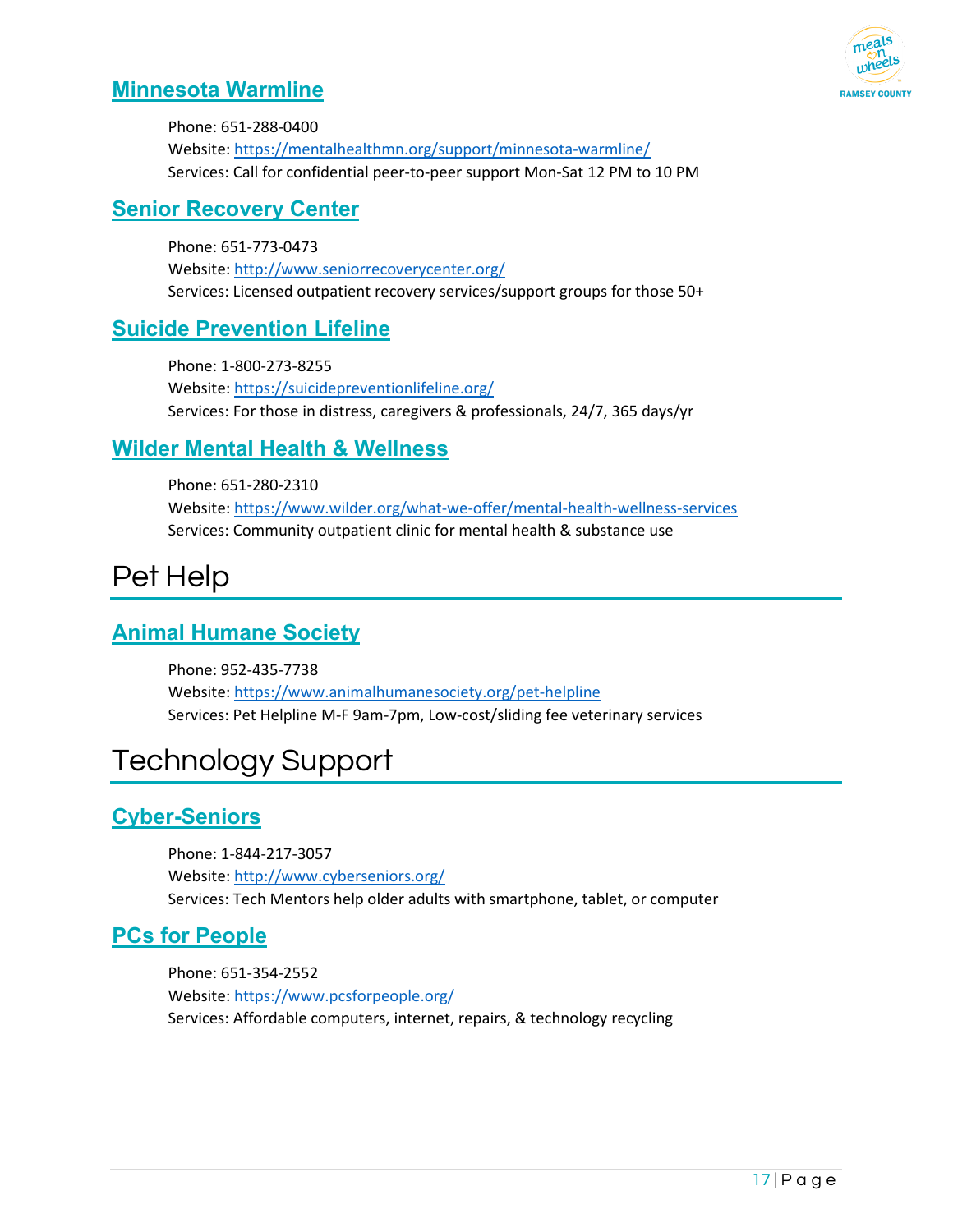## <span id="page-18-0"></span>**Transportation**



#### <span id="page-18-1"></span>**[Help at Your Door](https://helpatyourdoor.org/)**

Phone: 651-642-1892 Website: <https://helpatyourdoor.org/> Services: Transportation for set fee, or free for those qualified, throughout TC

#### <span id="page-18-2"></span>**[Living at Home Network](http://lahnetwork.org/)**

Phone: 651-649-0315 Website: <http://lahnetwork.org/> Services: Nine neighborhood Block Nurse Programs serve St. Paul seniors

#### <span id="page-18-3"></span>**[Metro Mobility](http://www.metromobility.org/)**

Phone: 651-602-1111 Website: <http://www.metromobility.org/> Services: Door-through-door accessible rides for those certified with disabilities

#### <span id="page-18-4"></span>**[Metro Transit Information](http://www.metrotransit.org/)**

Phone: 612-373-3333 Website: <http://www.metrotransit.org/> Services: Fixed route bus & light rail discounts, route help & schedule info.

#### <span id="page-18-5"></span>**[Transit Link](http://www.transitlinktc.org/)**

Phone: 651-602-5465 Website: <http://www.transitlinktc.org/> Services: Dial-a-ride accessible bus for those in areas without fixed bus routes

## <span id="page-18-6"></span>Vulnerable Adult Protection and Advocacy

#### <span id="page-18-7"></span>**[Adult Protection](https://mn.gov/dhs/people-we-serve/people-with-disabilities/services/adult-protection/)**

Phone: 1-844-880-1574 Website: [https://mn.gov/dhs/people-we-serve/people-with-disabilities/services/adult](https://mn.gov/dhs/people-we-serve/people-with-disabilities/services/adult-protection/)[protection/](https://mn.gov/dhs/people-we-serve/people-with-disabilities/services/adult-protection/)  Services: Report suspected elder abuse, neglect, or financial exploitation 24/7

#### <span id="page-18-8"></span>**[MN Elder Justice Center](http://www.elderjusticemn.org/)**

Phone: 651-440-9300 Website: <http://www.elderjusticemn.org/> Services: Support for those impacted by elder abuse, neglect, or exploitation